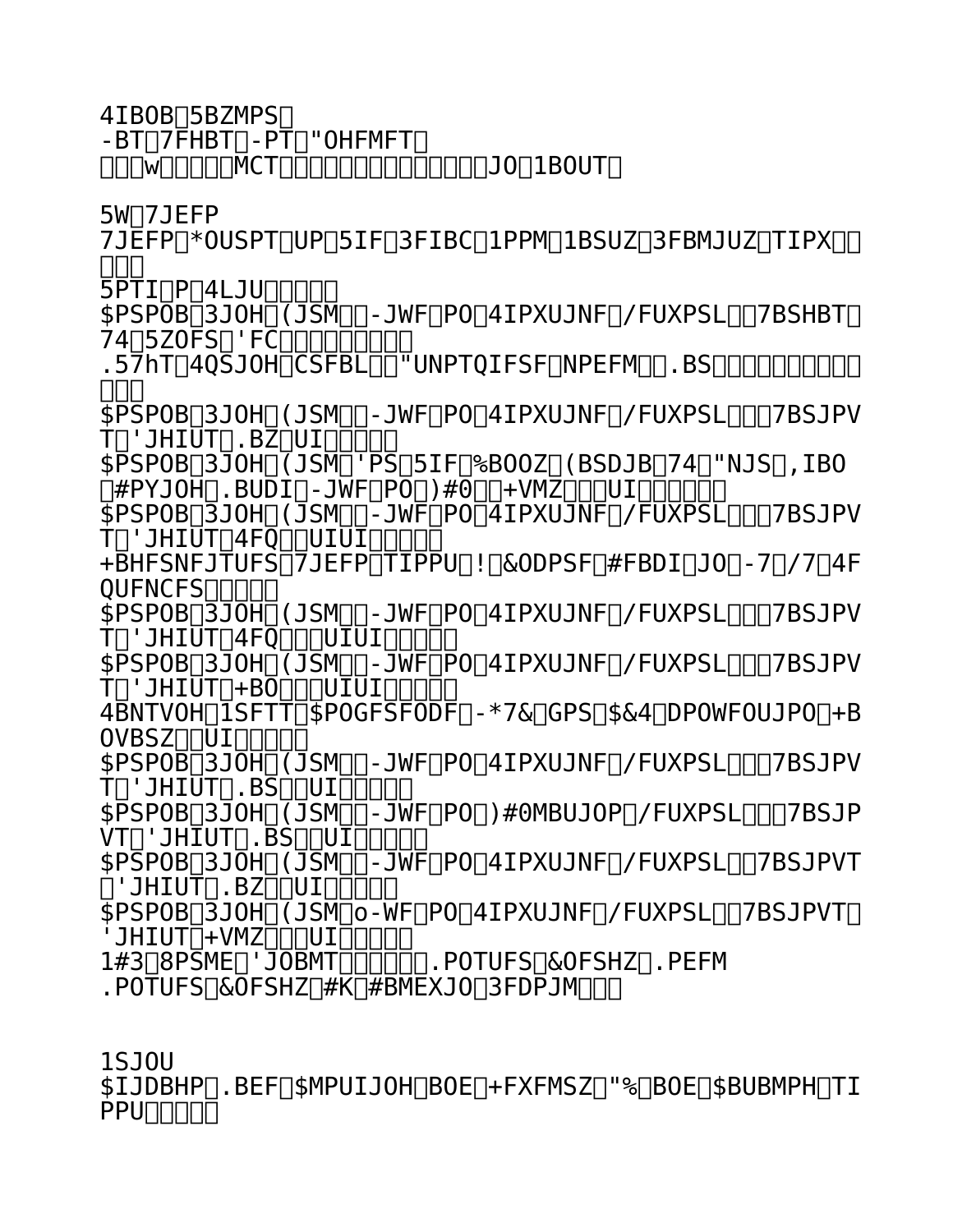The Ring Magazine August 2012 Ring Card Girl 4 page feature-Internationally published LeBrush Artsitry Site GV Website, Ads, posters Etc. Dassault Systems Shoot– Extra Pool Model- March 201 3 2013 National Ring girl of the year for The Ring Ma gazine. Pure Detox Print Ads, Banners, and Posters. Conventions//Trade Shows -C.H.A.M.P.S. Trade Show(work this every six mont hs) Modeled for GV, Also in 2008 I began working f or Gage enterprises who produced this show as well as others. I worked there until June of 2011. I w ent from the executive assistant to the office/ sh ow manager. -National Humane Society Iaams Pet expo- Model/Sale s for IDtags.com- (April 2009) -MAGIC Trade show- Modeled for RZST Clothing. (2009  $\lambda$ -Mario Barth's Biggest Tattoo show on earth.- Mode led and was body painted for LA Bound Clothing and Tattoo shop. (2009) - The National Hardware show- Modeled for Strongsui t. (May 2010) - IGS Los Angeles california (June 2011) -ASD- Arisee Initiatives (August 2011) -Champs (August 2011) -MAGIC (August 2011) -Sema; Pin Did It (2011) -Mammoth Unlimited by Pawn Star's Chum-Lee @ The Du nk Exchange , Las Vegas Nv.(Feb 14th,2012) -ILS-international Lingerie Show - Fantasy Lingerie (Mar 26-28, 2012)(SEP2012) -WSWA-Wine and Sprits Expo--King Rex spirits (Apr 4 -5, 2012) -NAB- National broadcasting Show-Plura Broadcasting (Apr 16-18, 2012) -Waste Expo- MAC Trailers May1st-May2nd 2012 -Interop Show (May8&9,2012) -MAGIC Trade show 2012--AV Driftwood Denim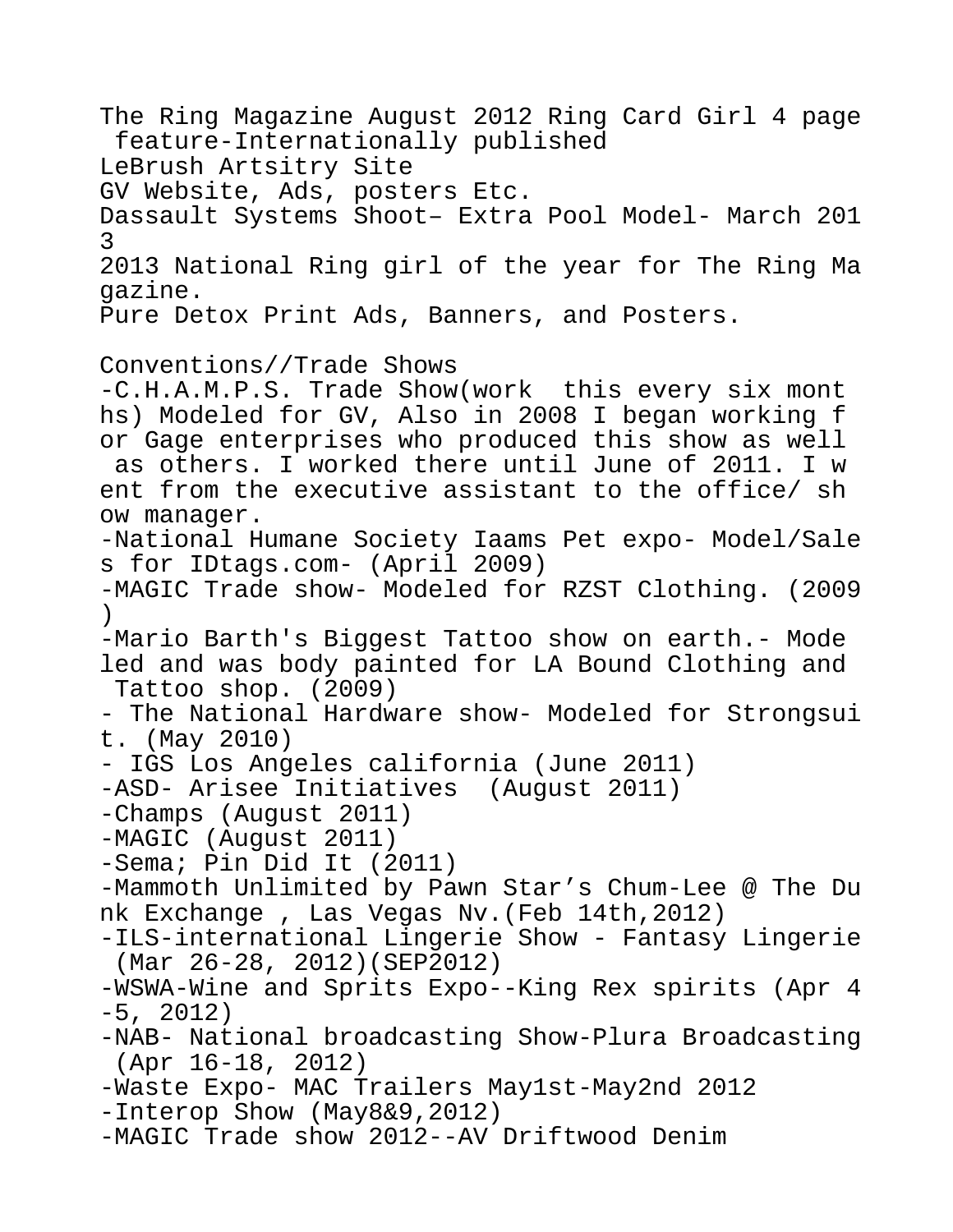- Interbike Tradeshow- Stealth Electric Bikes Spoke smodel (Sep 19-21 ' 12 -NACS show Monster Energy REHAB Model-- 2012 -Sema--Lexani Wheels 2012  $-CES - ultra \times 2013$ -BIG Industry Show – Gourmet Innovations Feb 2013 -Champs –Gourmet Innovations Feb 2013 -Anhueser Busch WEM Show March 2013 - CTIA Wireless show- TracPhone May 2013 - CHAMPS- Best Whip May 2013 - E3 Convention- LA- Paramount Pictures; Hansel and Gretel -June 2013 - Tobacco Convention- Phillips and Kings Internatio nal July 2013 -7/11 Expo At Sands- Bud Light July 2013 - CHAMPS Trade Show- Pure Detox July 2013 -San Antonio SanCom Anhueser Busch Conferences Nove mber 2013 -CES -Tylt 2014 brand specialist / model - Shot show - Tru Spec tactical gear 2014 - Champs Trade show - Pure Dtx poster model - International builder show January 2014 - TPC 2014 Phillips and kings International -Con expo - Torc Industry tools - February 2014 - Anhueser Busch wholesale meetings- February 2014 -Nightclub and Bar expo- Budlight hotel --March 201 4 - Pizza expo - Omission beer -March 2014 - NAB- Plura broadcasting - April 2014 -Hospitlity Design Expo- MoPro May 2014 - GNC Convention- Power Crunch June 2014 - Champs Trade Show - Got Vape July 2014 - Ipcrp Show- Phillips AND kings international July 2014 -Mr Olympia - Power Crunch - September 2014 -NACS - Insight Beverages October 2014 -SEMA- Hotwheels November 2014 -Cowboy Christmas- Ford Trucks- December 2014

Other Major Promotions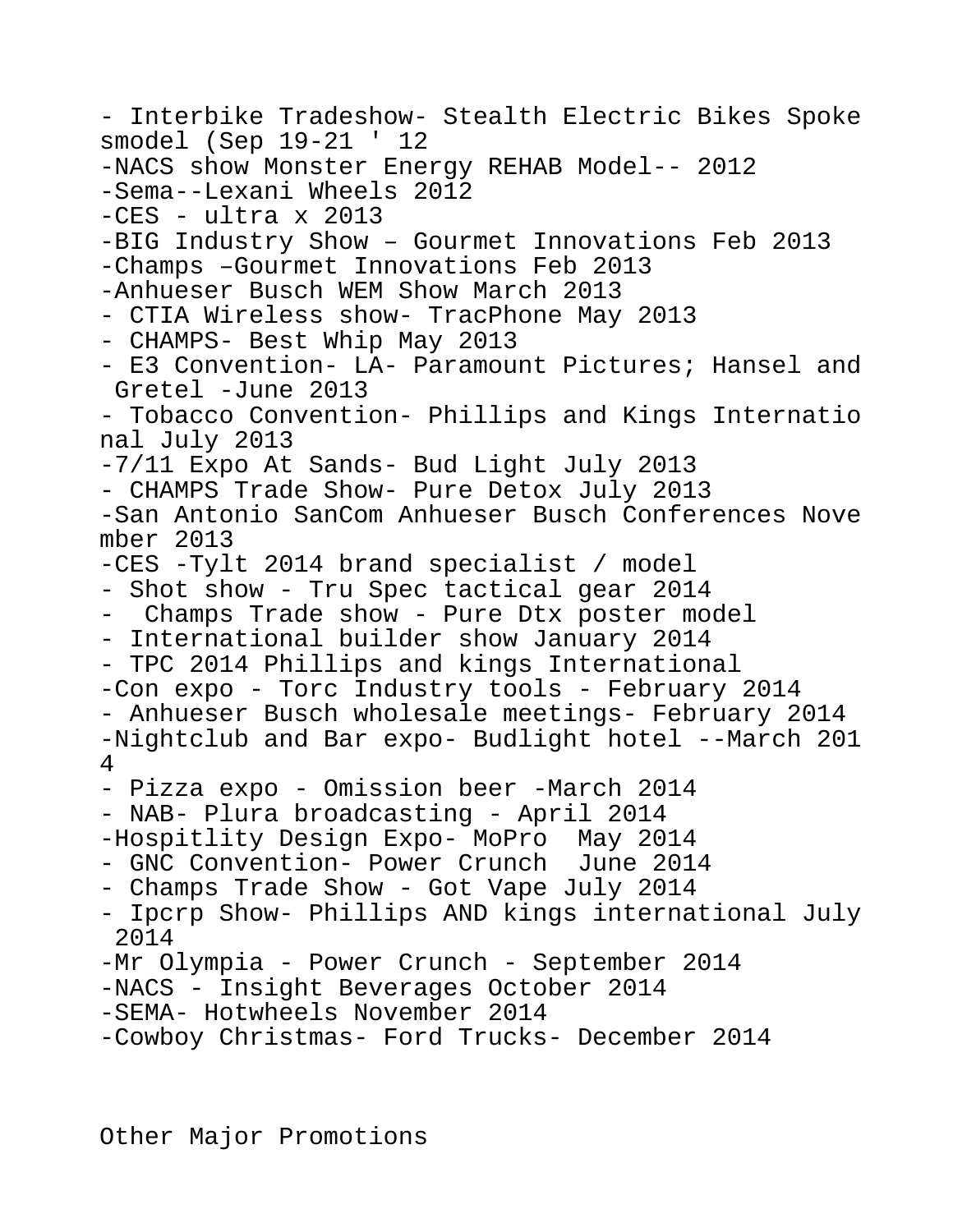- AXEMMA.COM mma Fights- Modeled for Two Hotties Ha ir. (2010) - Too Hotties hair salon(2010) -Susan Komen Breast Cancer Fundraiser @ Local Footb all Game. (2010) -NHRA @ Las Vegas Motor Speedway. (2010) - Satori Clothing and Hemp Hoodlamb in fashion sho w in Los Angeles California April 24th, 2010 -Strong suit Hardware glove Launch party (May 2010) -Cycle Tech Grand opening and stunt show. (2010) - UFC expo- Model/sales for EFX. (May 2010) -Champs Fashion show and Afterparty @ The Artisan ( August 18th) - Tao beach grand opening @ the Venetian in Las Veg as Nevada April 6th , 2011. - Promotional model for Pin did it and Hart and Hu ntington's official after part hosted by Carey har t @ The Hard rock in Las Vegas. (November 2011) - Lensley Photo @ Niketown event. Las Vegas (Novemb er 2011) -Model for NOS for a drag race @ Las Vegas motor sp eedway (December 2011) -NextupAuto After Party and Morado Bikini Fashion S how @ Aria, Las Vegas ( Feb 2012 ) -FAME Event- Grammy After Party at PlayBoy Mansion ( Feb 2012 -Valentines Day Fashion Show. (Featuring Clothing from Affliction, Love Jones, & Hart n Huntington@ Vanity Nightclub inside of the Hard Rock, Las Vega s. (Feb 14th, 2011) -Bovada Social- Bovada model. Marquee, las Vegas Ne vada (Mar 23rd, '12) -Monster Jam- score card girl - Las Vegas (Mar 24th , 2012) -Extreme thing - Freegun underwear. (Mar 2012) -Beer festival - Tivoli village, las Vegas nv. ( Ap ril 22, 2012 ) -Patron- Encore beach grand opening. Las Vegas, nv. (apr 22,2012) -Dosxx Bikini model@ Excalibur Pool, Cinco De Mayo event (May 5, 2012)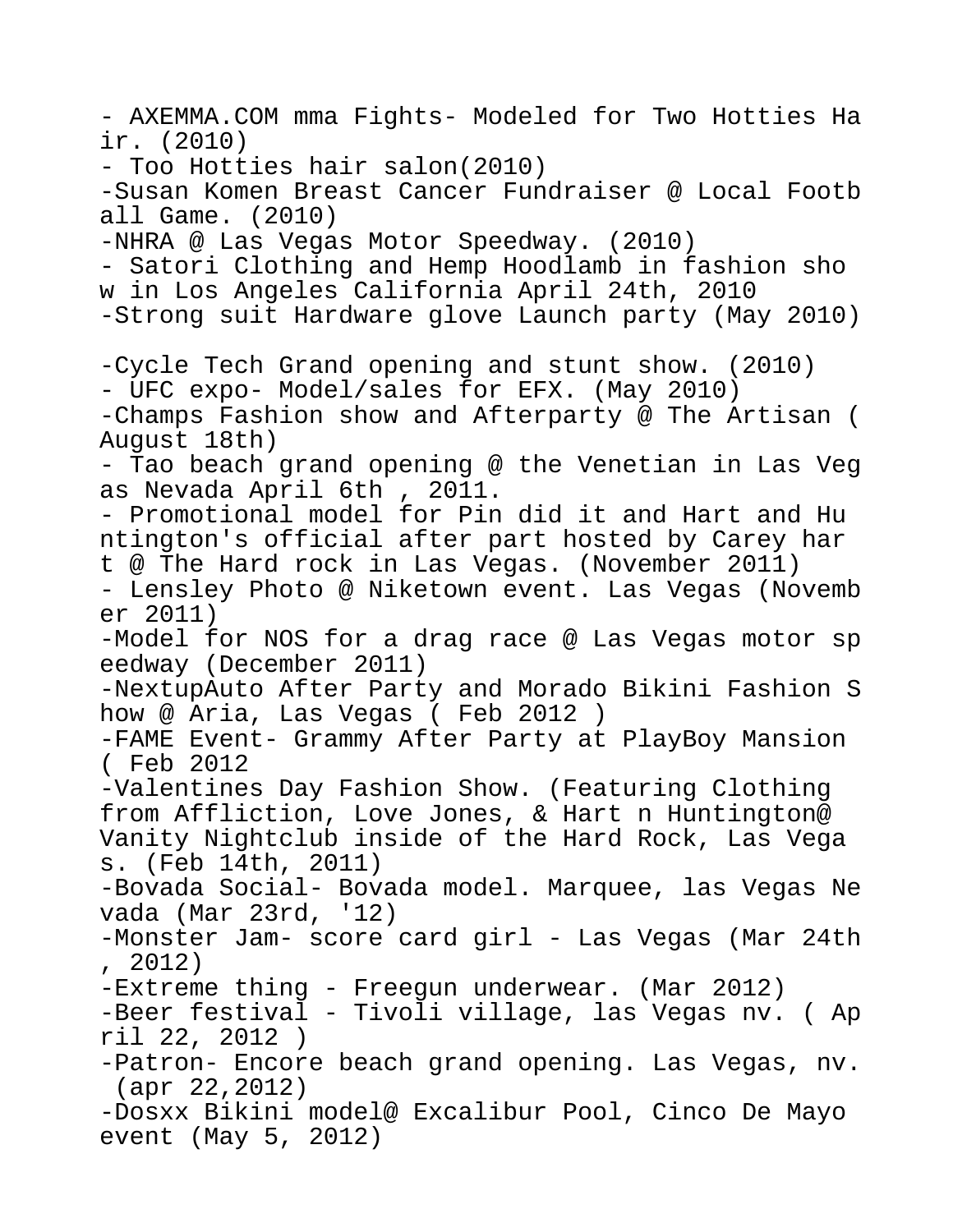-Bruvado Model at The Beer and Tequila Event @ LVH (May 5,2012) -Dosxx Bikini Model@ Excalibur pool (May 6,2012) -Hawaiian Tropic Promo @ Nellis Air Force Base ( Ma y 15th,2012) -Steiners Golf event (May 18,2012 - Bud Light Model; UFC 146 (May 25th,2012) - Dog Truss Company BBQ Beer girl (June 22,2012) - Bodog WSOP Social Model-6/7 & 6/8 -Budweiser -- Las Vegas Bike Fest - (Sep 27,28 2012  $\left( \right)$ -Monster energy Poker tournament -Bodypaint model For Brewery Party in San Diego, CA . Oct 14 2012 - Pt pub Annual Golf tournament -FORD truck model. PBR world finals rodeo. October 24th-28th 2012 -Budweiser model; Laughlin November 10 2012 - FORD truck model- National finals rodeo dec 6th-1 6th. 2012 - Kahlua Midnight Launch Big Lebowski bowling party 2013 -Anhueser Busch Appreciation Party –March 2013 - PBR - Monster Energy - World Series of Poker-Bovada 4 Day Suite Party- B ovada Girl Hostess/Bartender July 2013 -Spearmint Rhino Golf Tournament – Bud Light Girl J uly 2013 - Las Vegas Bikefest 2013 – Budweiser model Oct 3-5 ,2013 - Monster Energy Cup – Monster Energy model October 19 2013 - Monster Energy National Sales Meeting Reception – Monster Energy Model -PBR World Finals Rodeo- Monster Energy PBR Model O ct 23-27 2013 -Endurocross Finals @New Orleans Arena - Monster En ergy Model - Ducks unlimited Shoot out and raffle -February 20 14 -Budlight March madness March2014 -Torc race @ Primm -Monster Energy Model -April 201